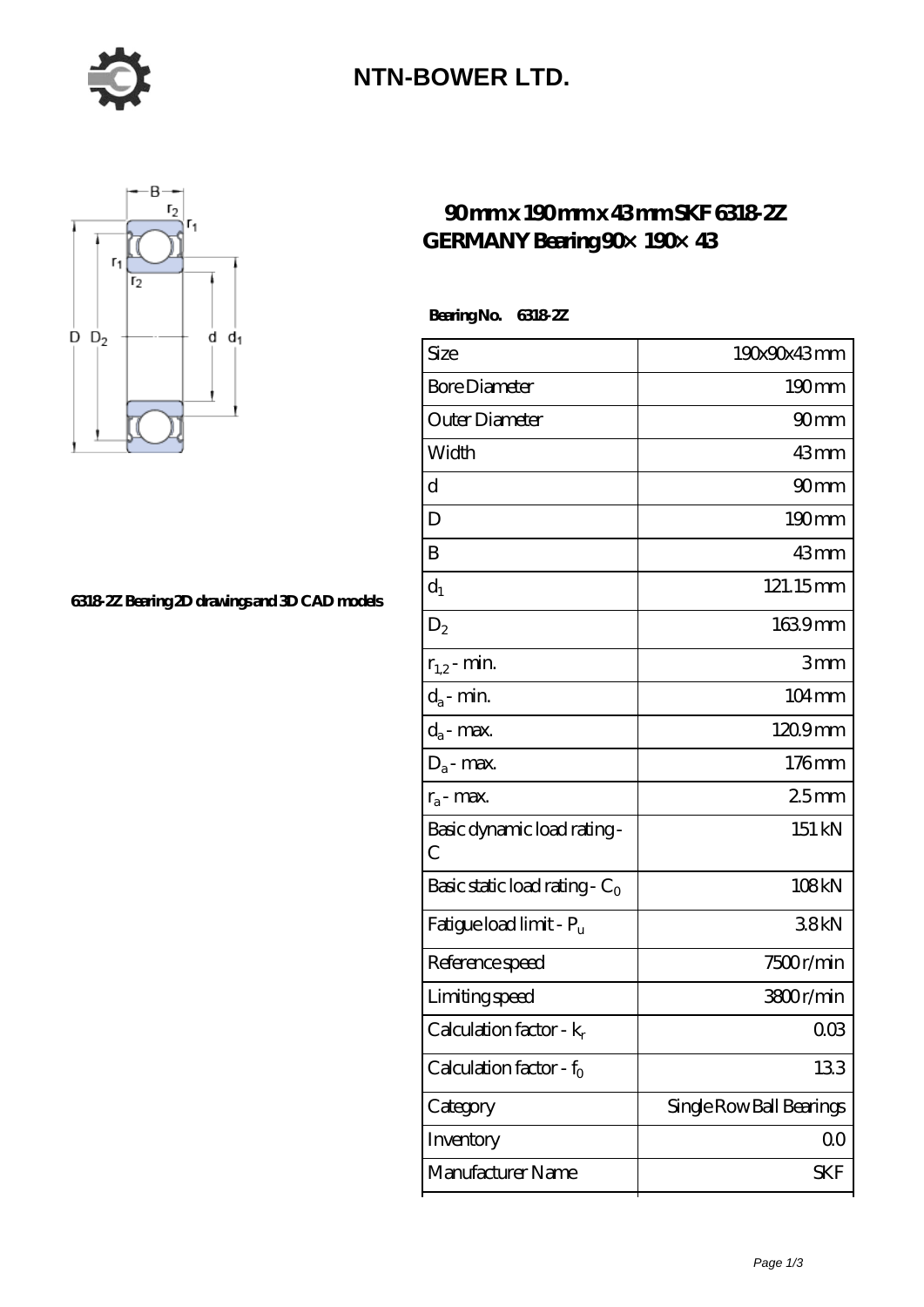

# **[NTN-BOWER LTD.](https://m.moreymansion.com)**

| Minimum Buy Quantity               | N/A                                                                                                                                                                                              |
|------------------------------------|--------------------------------------------------------------------------------------------------------------------------------------------------------------------------------------------------|
| Weight / Kilogram                  | 5.13                                                                                                                                                                                             |
| Product Group                      | <b>BOO308</b>                                                                                                                                                                                    |
| Enclosure                          | 2 Metal Shields                                                                                                                                                                                  |
| Precision Class                    | ABEC 1   ISO PO                                                                                                                                                                                  |
| Maximum Capacity / Filling<br>Slot | No                                                                                                                                                                                               |
| Rolling Element                    | <b>Ball Bearing</b>                                                                                                                                                                              |
| Snap Ring                          | No                                                                                                                                                                                               |
| <b>Internal Special Features</b>   | No                                                                                                                                                                                               |
| Cage Material                      | Steel                                                                                                                                                                                            |
| Internal Clearance                 | CO-Medium                                                                                                                                                                                        |
| Inch - Metric                      | Metric                                                                                                                                                                                           |
| Long Description                   | 90MM Bore; 190MM<br>Outside Diameter; 43MM<br>Outer Race Diameter; 2<br>Metal Shields; Ball Bearing;<br>ABEC 1   ISO PO, No Filling<br>Slot; No Snap Ring No<br><b>Internal Special Features</b> |
| Category                           | Single Row Ball Bearing                                                                                                                                                                          |
| <b>UNSPSC</b>                      | 31171504                                                                                                                                                                                         |
| Harmonized Tariff Code             | 8482105068                                                                                                                                                                                       |
| Noun                               | Bearing                                                                                                                                                                                          |
| <b>Keyword String</b>              | Ball                                                                                                                                                                                             |
| Manufacturer URL                   | http://www.skf.com                                                                                                                                                                               |
| Manufacturer Item Number           | 6318-2Z                                                                                                                                                                                          |
| Weight/LBS                         | 11.3                                                                                                                                                                                             |
| Bore                               | 3543Inch   90Millimeter                                                                                                                                                                          |
| Outside Diameter                   | 7.48Inch   190Millimeter                                                                                                                                                                         |
| Outer Race Width                   | 1.693Inch   43Millimeter                                                                                                                                                                         |
| bore diameter:                     | 90 <sub>mm</sub>                                                                                                                                                                                 |
|                                    |                                                                                                                                                                                                  |
| static load capacity.              | 108kN                                                                                                                                                                                            |